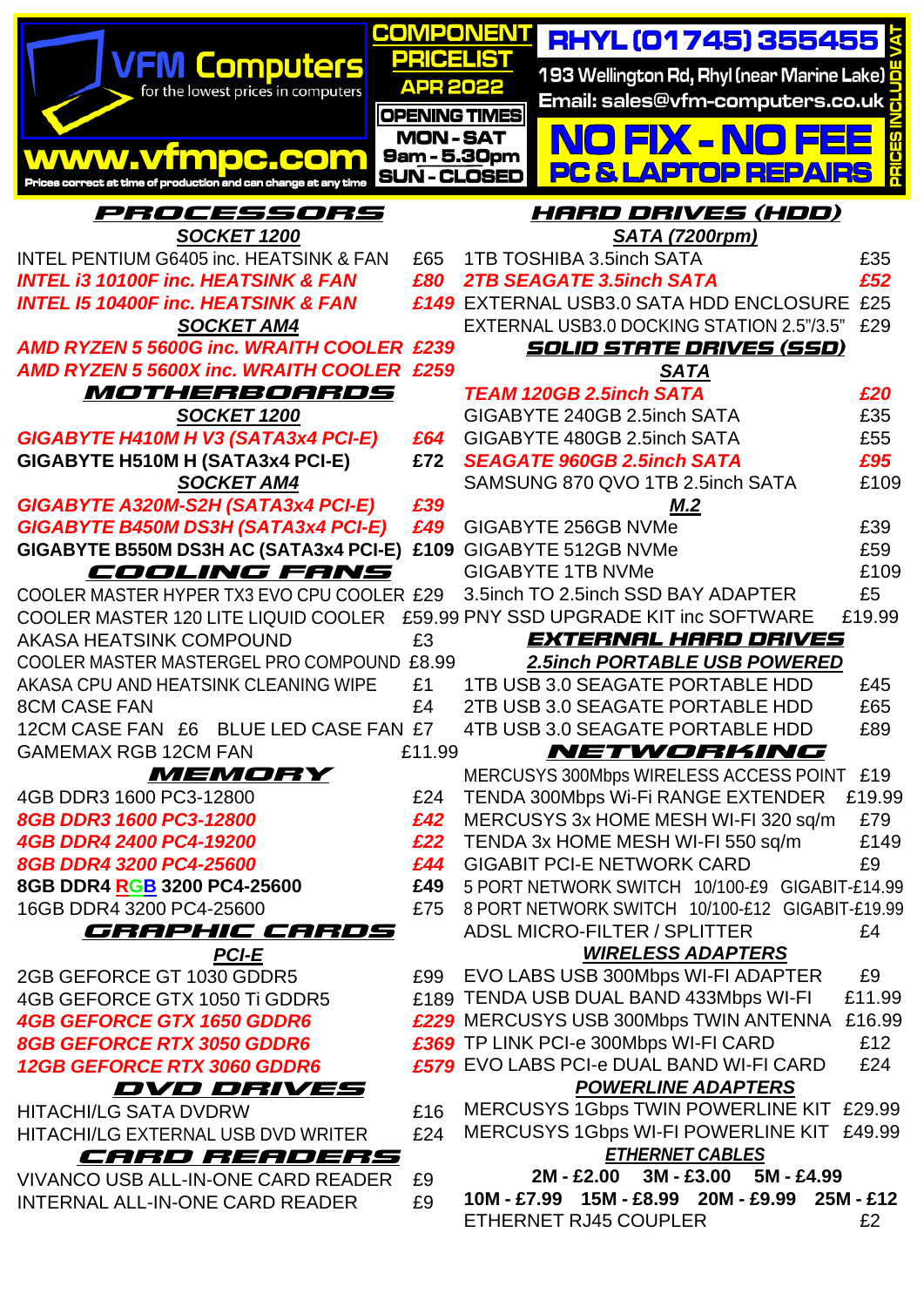| VFM Computers<br>for the lowest prices in computers<br>WWWAVTODO <del>d,</del><br>es correct at time of production and can change at any time: | [CEL<br><b>APR 2022</b><br><b>OPENING TIMES</b><br><b>MON-SAT</b><br><b>9am - 5.30pm</b><br><b>SUN - CLOSED</b> | <b>PONENT</b><br><b>PC &amp; LAPTOP REPAIRS</b>                                      | <b>RHYL (01745) 355455 K</b><br>193 Wellington Rd, Rhyl (near Marine Lake) <mark>E</mark><br>Email: sales@vfm-computers.co.uk <mark>a</mark><br>O FX - NO FEE<br>휴 |
|------------------------------------------------------------------------------------------------------------------------------------------------|-----------------------------------------------------------------------------------------------------------------|--------------------------------------------------------------------------------------|--------------------------------------------------------------------------------------------------------------------------------------------------------------------|
| CASES                                                                                                                                          |                                                                                                                 | KEYBOARDS                                                                            |                                                                                                                                                                    |
| CIT CLASSIC M-ATX CASE inc 500W PSU                                                                                                            | £45                                                                                                             | <b>JEDEL BLACK USB KEYBOARD</b>                                                      | £5.99                                                                                                                                                              |
| Cit G-FORCE WITH RGB FANS                                                                                                                      | £49                                                                                                             | <b>GENIUS SMART USB KEYBOARD</b>                                                     | £9.99                                                                                                                                                              |
| Cit SAURON GLASS SIDE WITH RGB FAN                                                                                                             | £49                                                                                                             | <b>GENIUS CLASSIC USB KEYBOARD</b>                                                   | £11.99                                                                                                                                                             |
| Cit PYRO GLASS SIDE WITH RGB FAN                                                                                                               | £49                                                                                                             | <b>CIT MINI KEYBOARD</b>                                                             | £12                                                                                                                                                                |
| <b>Cit MARS GLASS SIDE WITH 4x RGB FAN</b>                                                                                                     | £49                                                                                                             | MICROSOFT WIRED 600 KEYBOARD<br><b>MARVO BACKLIT GAMING KEYBOARD</b>                 | £14.99                                                                                                                                                             |
| <b>GAMEMAX DIAMOND WHITE GLASS SIDE + RGB FAN £49</b><br>GAMEMAX DIAMOND BLACK GLASS SIDE + RGB FAN £59                                        |                                                                                                                 | <b>MARVO MECHANICAL USB KEYBOARD</b>                                                 | £24.99<br>£39.99                                                                                                                                                   |
| <b>POWER SUPPLIES</b>                                                                                                                          |                                                                                                                 | <b>KEYBOARD &amp; MOUSE SETS</b>                                                     |                                                                                                                                                                    |
| 500WATT ATX PSU                                                                                                                                | £20                                                                                                             | EVO LABS USB KEYBOARD & MOUSE SET                                                    | £9.99                                                                                                                                                              |
| 600WATT ATX PSU                                                                                                                                | £25                                                                                                             | <b>GIGABYTE USB KEYBOARD &amp; MOUSE SET</b>                                         | £9.99                                                                                                                                                              |
| 750WATT ATX PSU inc PCIe 6PIN                                                                                                                  | £35                                                                                                             | <b>VIVANCO WIRELESS KEYBOARD &amp; MOUSE</b>                                         | £19.99                                                                                                                                                             |
| 700WATT 80+ ATX PSU inc 2xPCIe 8PIN                                                                                                            | £49.99                                                                                                          | <b>GENIUS WIRELESS KEYBOARD &amp; MOUSE</b>                                          | £24.99                                                                                                                                                             |
| 750WATT 80+ SEMI-MODULAR ATX PSU                                                                                                               | £59                                                                                                             | <b>TACTUS COMPACT WIRELESS SET</b>                                                   | £24.99                                                                                                                                                             |
| 850WATT 80+ SEMI-MODULAR ATX PSU<br>SOFTWARE                                                                                                   | £75                                                                                                             | LOGITECH WIRELESS KEYBOARD & MOUSE £29.99<br>LOGITECH WIRELESS KEYBOARD inc TOUCHPAD | £29.99                                                                                                                                                             |
| MICROSOFT WINDOWS 10 HOME*                                                                                                                     | £109                                                                                                            | <b>BACKLIT MARVO KEYBOARD &amp; MOUSE</b>                                            | £29.99                                                                                                                                                             |
| MICROSOFT WINDOWS 11 HOME*                                                                                                                     | £109                                                                                                            | SPEAKERS                                                                             |                                                                                                                                                                    |
| <b>MICROSOFT WINDOWS 11 PRO*</b>                                                                                                               | £139                                                                                                            | JEDEL USB POWERED SPEAKERS                                                           | £7.99                                                                                                                                                              |
| BULLGUARD INTERNET SECURITY 3 PC/1 YEAR* £20                                                                                                   |                                                                                                                 | <b>BLACK USB POWERED SPEAKERS</b>                                                    | £9.99                                                                                                                                                              |
| (*ONLY AVAILABLE WITH HARDWARE - PLEASE ASK FOR DETAILS) VIVANCO USB POWERED SPEAKERS                                                          |                                                                                                                 |                                                                                      | £11.99                                                                                                                                                             |
| <b>WINDOWS 11 HOME RETAIL USB</b>                                                                                                              | £125                                                                                                            | MARVO SCORPION RAINBOW SPEAKERS                                                      | £14.99                                                                                                                                                             |
| <b>MICROSOFT OFFICE</b>                                                                                                                        |                                                                                                                 | VIVANCO 10W 2.1 SPEAKERS - BLACK                                                     | £16.99                                                                                                                                                             |
| MICROSOFT OFFICE 365 FAMILY - 1 YEAR - 6 USER £79    VIVANCO LARGE 2.1 SPEAKERS<br>MICROSOFT OFFICE HOME/STUDENT 2021 £119.99 <b>USB HUBS</b>  |                                                                                                                 |                                                                                      | £25.99                                                                                                                                                             |
|                                                                                                                                                |                                                                                                                 | <b>INTERNET SECURITY</b> MAIWO 4 PORT USB 3.0 HUB                                    | £9.99                                                                                                                                                              |
| AVG INTERNET SECURITY 3 DEVICE (2-YEAR) £44.99 <b>HEADPHONES &amp; MICS</b>                                                                    |                                                                                                                 |                                                                                      |                                                                                                                                                                    |
| AVG INTERNET SECURITY 10 DEVICE (2-YEAR) £54.99 VIVANCO DESKTOP MIC                                                                            |                                                                                                                 |                                                                                      | £6                                                                                                                                                                 |
| MONITORS                                                                                                                                       |                                                                                                                 | <b>GENIUS LIGHTWEIGHT HEADSET WITH MIC</b>                                           | £7.99                                                                                                                                                              |
| <b>24" PIXL IPS FHD TFT 5ms</b><br>27" PIXL IPS FHD TFT 5ms                                                                                    | £135                                                                                                            |                                                                                      |                                                                                                                                                                    |
| <b>27" PIXL CURVED 165Hz HDR FULL HD</b>                                                                                                       |                                                                                                                 | £179 GENIUS DELUXE HEADSET WITH MIC                                                  | £19.99                                                                                                                                                             |
|                                                                                                                                                |                                                                                                                 | <b>£219</b> VIVANCO USB HEADSET WITH MIC                                             | £24.99                                                                                                                                                             |
| MARVO GAMING HEADSET AND MIC<br>EVO LABS USB MINI MOUSE<br>EVO LABS USB MINI MOUSE<br>E4.99 VIVANCO BLUETOOTH HEADPHONES from £24.99           |                                                                                                                 |                                                                                      |                                                                                                                                                                    |
|                                                                                                                                                |                                                                                                                 |                                                                                      |                                                                                                                                                                    |
| EVO LABS USB OPTICAL MOUSE E8                                                                                                                  |                                                                                                                 | <b>VIVANCO HEADPHONES</b>                                                            | from £9.99                                                                                                                                                         |
| <b>GIGABYTE OPTICAL MOUSE</b>                                                                                                                  |                                                                                                                 | £9.99 <b>TABLET/PHONE ACCESSORIES</b>                                                |                                                                                                                                                                    |
| GAMEMAX TORNADO GAMING MOUSE £19.99 VIVANCO 2.4A USB MAINS CHARGER                                                                             |                                                                                                                 |                                                                                      | £6.99                                                                                                                                                              |
| TRUST RAVA GAMING OPTICAL MOUSE £21.99 EVO LABS USB QUICK CHARGE 3.0 CHARGER £9.99                                                             |                                                                                                                 |                                                                                      |                                                                                                                                                                    |
| <b>GIGABYTE GAMING MOUSE</b><br>MARVO SCORPION PRO RGB GAMING MOUSE £29.99 2.1A TWIN USB CAR CHARGER                                           |                                                                                                                 | £24.99 USB CAR CHARGER                                                               | £2.99<br>£6.99                                                                                                                                                     |
| RAZER DEATHADDER ESSENTIAL MOUSE £29.99 VIVANCO CERTIFIED 2.5M LIGHTNING CABLE £19.99                                                          |                                                                                                                 |                                                                                      |                                                                                                                                                                    |
|                                                                                                                                                |                                                                                                                 | <b>IPHONE/IPAD MAINS CHARGER</b>                                                     | £9.99                                                                                                                                                              |
| IPHONE/IPAD MAINS CHANNEL MAINS CHANNEL ESS MOUSE EVO LABS WIRELESS MOUSE                                                                      |                                                                                                                 |                                                                                      | £1.99<br>from                                                                                                                                                      |
| GENIUS WIRELESS OPTICAL MOUSE £12.99 MICRO USB TO USB SOCKET (OTG) CABLE                                                                       |                                                                                                                 |                                                                                      | £2.99                                                                                                                                                              |
| VIVANCO WIRELESS MOUSE E16.99 TYPE C 1M CABLE                                                                                                  |                                                                                                                 |                                                                                      | £9.99                                                                                                                                                              |
| LOGITECH WIRELESS MOUSE E16.99 VIVANCO TYPE C 2.5M CABLE                                                                                       |                                                                                                                 |                                                                                      | £14.99                                                                                                                                                             |
| EVO LABS WIRELESS BLUETOOTH MOUSE £14.99 USB TYPE C OTG CABLE                                                                                  |                                                                                                                 |                                                                                      | £5.99                                                                                                                                                              |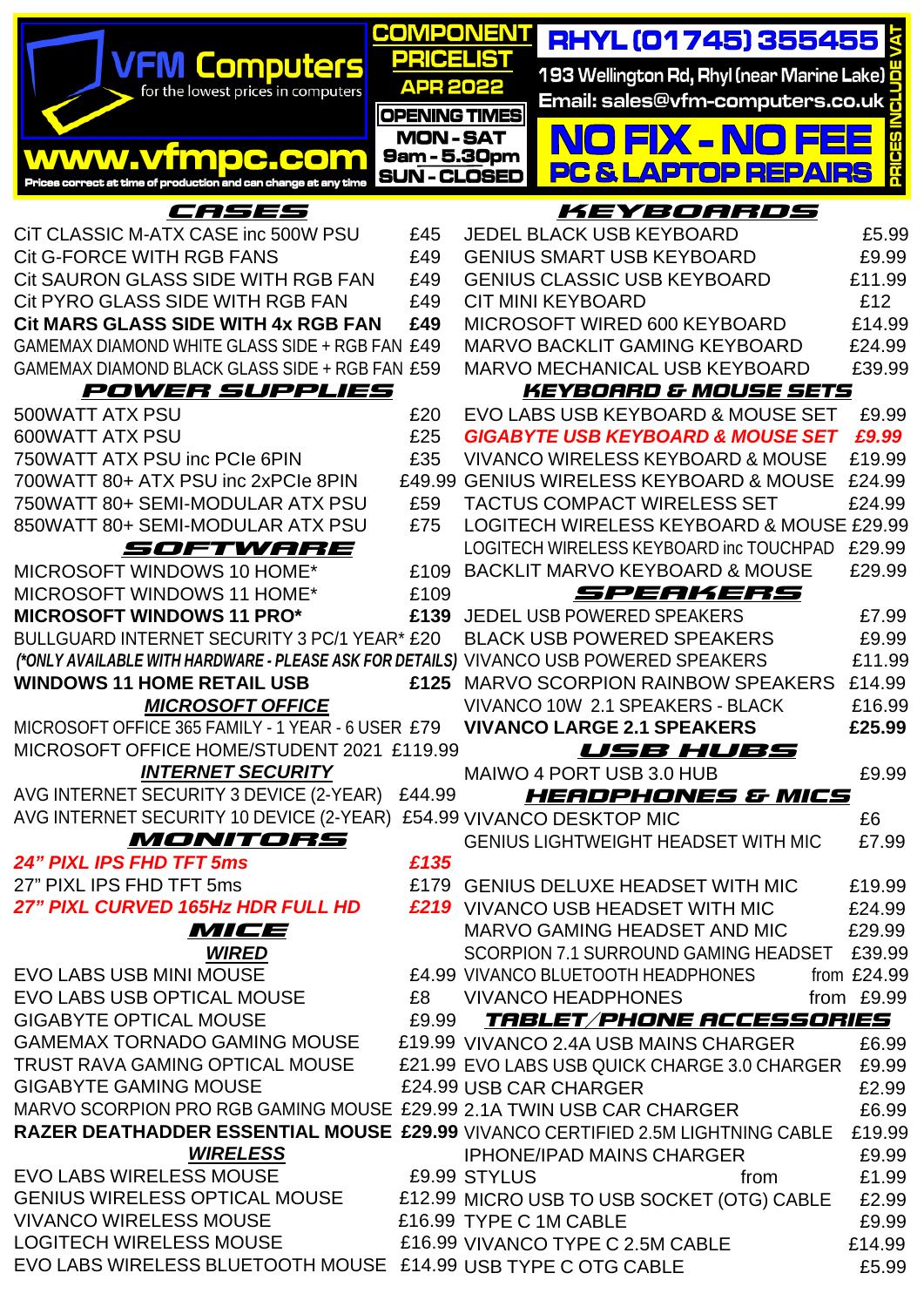|                                                                 | PONENT                                 |       | <b>RHYL (01745) 355455 K</b>  |                                                                 |                                                           |                 |
|-----------------------------------------------------------------|----------------------------------------|-------|-------------------------------|-----------------------------------------------------------------|-----------------------------------------------------------|-----------------|
|                                                                 | <u>iceilst</u>                         |       |                               |                                                                 |                                                           |                 |
| <u>I Computers</u>                                              | <b>APR 2022</b>                        |       |                               |                                                                 | 193 Wellington Rd, Rhyl (near Marine Lake) <mark>E</mark> |                 |
| for the lowest prices in computers                              |                                        |       |                               |                                                                 | Email: sales@vfm-computers.co.uk                          |                 |
|                                                                 | <b>OPENING TIMES</b><br><b>MON-SAT</b> |       |                               |                                                                 |                                                           |                 |
| <u>WWWAVTMOOC</u>                                               | 9am - 5.30pm                           |       |                               |                                                                 | NO FIX - NO F                                             |                 |
| Prices correct at time of production and can change at any time | <b>SUN - CLOSED</b>                    |       |                               |                                                                 | PC & LAPTOP REPAIRS                                       |                 |
|                                                                 |                                        |       |                               |                                                                 |                                                           |                 |
| PRINTERS                                                        |                                        |       |                               |                                                                 | USB FLASH DRIVES                                          |                 |
| EPSON WF-2840DWF 4in1 DUPLEX PRINTER £99.99                     |                                        | 8GB   |                               | <b>USB 2.0</b><br>£3.99                                         | <b>USB 3.0</b>                                            |                 |
| PRINTER PAPER<br>XEROX 500 SHEETS A4 80GSM PAPER                | £3.99                                  |       | 16GB                          |                                                                 | £4.99                                                     |                 |
| HP 500 SHEETS A4 90GSM PAPER                                    | £5.99                                  | 32GB  |                               |                                                                 | £5.99                                                     |                 |
| 50 x A4 MATT PHOTO PAPER 180GSM                                 | £5                                     | 64GB  |                               |                                                                 | £6.99                                                     |                 |
| 50 x A4 GLOSSY PHOTO PAPER 180GSM                               | £5                                     |       | 128GB                         |                                                                 | £12.99                                                    |                 |
| <b>PRINTER CARTRIDGES</b>                                       |                                        |       |                               |                                                                 | <b>MEMORY CARDS</b>                                       |                 |
| <b>EPSON COMPATIBLE CARTRIDGES</b>                              |                                        |       |                               |                                                                 | <b>SECURE DIGITAL(SD), MICRO SD</b>                       |                 |
| PHOTO R200, R300 FULL SET(6)                                    | £19.99                                 |       |                               | CLASS <sub>4</sub>                                              | CLASS <sub>10</sub>                                       |                 |
| R265, R285, R360, P50 FULL SET(6)                               | £19.99                                 | 8GB   |                               | £3.99                                                           |                                                           |                 |
| DX4000, SX105, SX415, SX600FW (each x4)                         | £5.99                                  |       | 16GB                          |                                                                 | £4.99                                                     |                 |
| DX4000, SX105, SX415, SX600FW FULL SET                          | £16.99                                 | 32GB  |                               |                                                                 | £5.99                                                     |                 |
| SX125, SX425W, SX445W (each x4)                                 | £5.99                                  | 64GB  |                               |                                                                 | £6.99                                                     |                 |
| SX125, SX425W, SX445W FULL SET                                  | £16.99                                 | 128GB |                               |                                                                 | £14.99                                                    |                 |
| XP-102/205/305/312/415 (COLOURS each x3)                        | £5.99                                  |       |                               | CD'S                                                            |                                                           |                 |
| XP-102/205/305/312/415 BLACK                                    |                                        |       | £6.99 10 x PHILIPS 80MIN CD'S |                                                                 |                                                           | £2.99           |
| XP-102/205/305/312/415 FULL SET                                 |                                        |       |                               |                                                                 | £16.99 50 x TRAXDATA PRINTABLE 80MIN CD'S                 | £10             |
| XP-235/332/335/432/435 FULL SET                                 | £21.99                                 |       |                               | DVD'S                                                           |                                                           |                 |
| XP-2100/3100/4100/WF-2830DWF FULL SET                           | £24.99                                 |       |                               | DVD-R                                                           |                                                           |                 |
| XP-5100/5105/WF-2860DWF FULL SET                                |                                        |       |                               | £24.99 25 x PHILIPS 16-SPEED DVD-R                              |                                                           | £6              |
| <b>HP REMANUFACTURED CARTRIDGES</b>                             |                                        |       |                               |                                                                 | 50 x RITEK 16-SPEED PRINTABLE DVD-R                       | £12             |
| <b>FROM £5.99</b>                                               |                                        |       |                               |                                                                 | CD/DVD ACCESSORIES                                        |                 |
| <b>LEXMARK REMANUFACTURED CARTRIDGES</b>                        |                                        |       |                               | CD/DVD PENS - PACK OF 4                                         |                                                           | £2.50           |
| <b>FROM £9.99</b>                                               |                                        |       |                               | <b>100x PLASTIC CD SLEEVES</b>                                  |                                                           | £4              |
| <b>CANON REMANUFACTURED CARTRIDGES</b>                          |                                        |       |                               |                                                                 | <b>ACCESSORIES</b>                                        |                 |
| <b>FROM £14.99</b>                                              |                                        |       |                               | MOUSE MAT (Red, Blue or Black)                                  |                                                           | £1.50           |
| <b>KODAK REMANUFACTURED CARTRIDGES</b>                          |                                        |       |                               | <b>VIVANCO LEATHER LOOK MOUSE MAT</b>                           |                                                           | £4.99           |
| <b>FROM £5.50</b>                                               |                                        |       |                               | <b>GEL WRIST REST MOUSE MAT</b>                                 |                                                           | £6.99           |
| I/O CARDS                                                       |                                        |       |                               | <b>USB TO SERIAL ADAPTER</b>                                    |                                                           | £15             |
| USB 4.0 BLUETOOTH ADAPTER                                       |                                        |       |                               | £9.99 USB TO PARALLEL PRINTER CABLE                             |                                                           | £15             |
| USB 5.0 BLUETOOTH ADAPTER                                       |                                        |       |                               | £14.99 4X ANODIZED CASE THUMBSCREWS                             |                                                           | £1              |
| BATTERIES                                                       |                                        |       |                               | CLEANING                                                        |                                                           |                 |
| CR2032<br>2x CR2025                                             |                                        |       |                               | £1.99 ANTI-STATIC MONITOR WIPE                                  |                                                           | 20 <sub>p</sub> |
| <b>DURACELL 4 X AAA</b>                                         |                                        |       | £2.99 100x CLEANING TISSUES   |                                                                 |                                                           | £3.99           |
| GP ULTRA 8 + 4 FREE AAA                                         |                                        |       |                               | £1.99 VIVANCO SCREEN CLEANING KIT                               |                                                           | £4.99           |
| <b>DURACELL 4 X AA</b>                                          |                                        |       |                               |                                                                 | £3.99 VIVANCO LARGE SCREEN CLEANING KIT                   | £5.99           |
| GP ULTRA 8 + 4 FREE AA                                          |                                        |       | £1.99 APPROX AIR DUSTER       |                                                                 |                                                           | £8.99           |
| DURACELL 2 x C                                                  |                                        |       |                               | £3.99 COLORWAY LARGE AIR DUSTER<br>£2.50 PC/CD/DVD LENS CLEANER |                                                           | £9.99           |
| DURACELL 2 x D                                                  | £2.50                                  |       |                               |                                                                 |                                                           | £5.99           |
| DURACELL 1 x 9v                                                 | £2.50                                  |       |                               |                                                                 |                                                           |                 |
| RECHARGEABLE 4 x AA 2000MAH                                     | £7.99                                  |       |                               |                                                                 | PC, LAPTOP &                                              |                 |
| RECHARGEABLE 4 x AAA 800MAH                                     | £7.99                                  |       |                               |                                                                 |                                                           |                 |
| POWERBANKS                                                      |                                        |       |                               |                                                                 | ONSOLE REPAIRS                                            |                 |
| STAR WARS 2600mAh KYLO REN POWER BANK                           | £4.99                                  |       |                               |                                                                 |                                                           |                 |
|                                                                 |                                        |       |                               |                                                                 |                                                           |                 |
|                                                                 |                                        |       |                               |                                                                 | NO FIX - NO FEE                                           |                 |